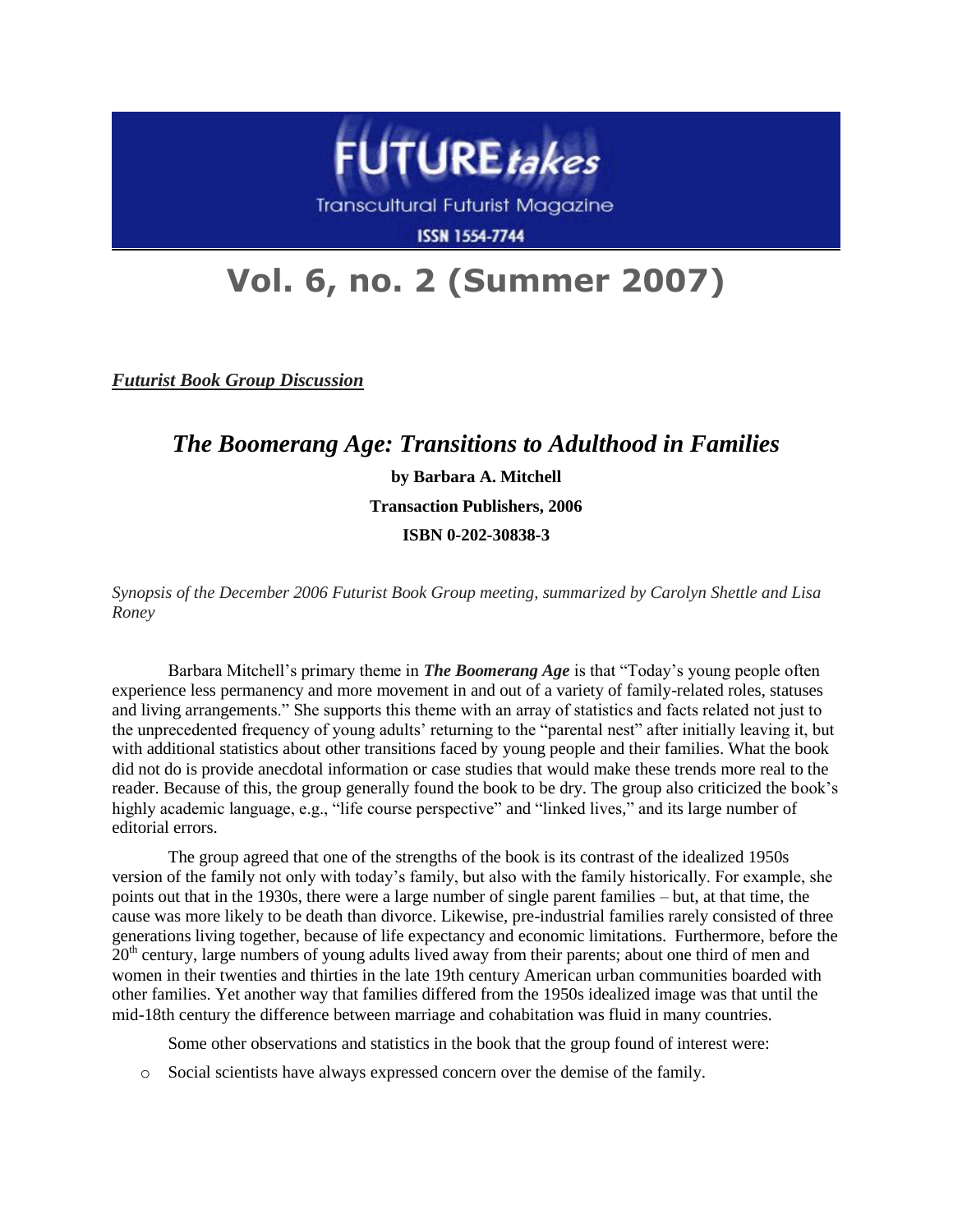- o Compared to earlier decades, young adults in the US, Canada, and many European countries increasingly leave home at earlier ages and tend to leave to form non-family households.
- o Young adults are less likely than earlier generations to leave home to form legal, heterosexual marital unions.
- o 40% of young people who leave home at 18 or younger return home at least once.
- o Sons return home more often than daughters.

Mitchell sees a number of factors affecting young peoples' greater movement into and out of roles, including contraceptive practices that permit the "separation of sex and reproduction." The group would have liked to have seen her spend more time addressing the likely future effect of changes, such as globalization, population aging, immigration, and technological advances on the family. Similarly, she could have better developed the likely future effects of changes in the family, such as home-returning, increases in cohabitation, and delayed marriage and child bearing, on other social institutions such as government, religion, and the media.

Mitchell says that the trend towards increased individualization in which young adults increasingly leave home to live in non-traditional family settings and returning to the parental home will become increasingly common and is likely to continue into the future. However, she tempers this by pointing out the difficulty of making correct predictions about the future and notes how wrong the 1950s vision was of what family life today would be like.

## *POINTS FOR THE CLASSROOM (send comments to [forum@futuretakes.org\)](mailto:forum@futuretakes.org):*

- o *The author refers to movement in and out of family-related roles, statuses, and living arrangements. How will this, in conjunction with the seeming demise of a "career for life," impact one's sense of identity?*
- o *How will increasing social alienation, at least among some people, impact the family – both directly and through a possible resurgence of religion and spirituality?*
- o *What will be the relative preponderance of marriage, cohabitation, and non-family households in 2020 in your country or region? What will be the future of "boomeranging" (home-returning) – or waiting longer to "leave the nest" – and does this portend a resurgence of the extended family?*
- o *Will any of the trends identified by the author impact the preference for male children that exists in some countries?*
- o *How will the IT-enabled syndrome of being constantly "plugged in" impact family life, particularly in stimulation- and diversion-oriented cultures? What will be the long-term impact of "chronological challenge" (not having "enough hours in the day")?*
- o *It has been envisioned that people will continue working past the traditional retirement age. In the US, this is already happening due to pension plan defaults and the need to maintain healthcare coverage. At the same time, average longevity is increasing. For some people who continue working later in life, their jobs provide a social network, whereas for others, they are a source of stress. Taken together, how will these factors impact the family as we know it?*
- o *A longer view of human history shows that the post World War II U.S nuclear family stereotype of married Dad, Mom, Dick, Jane, Sally and Spot is an aberration that was used to support an industrial suburban corporate economy and a welfare state with rising incomes. In the 21st century with its more heterogeneous, dynamic populations,*